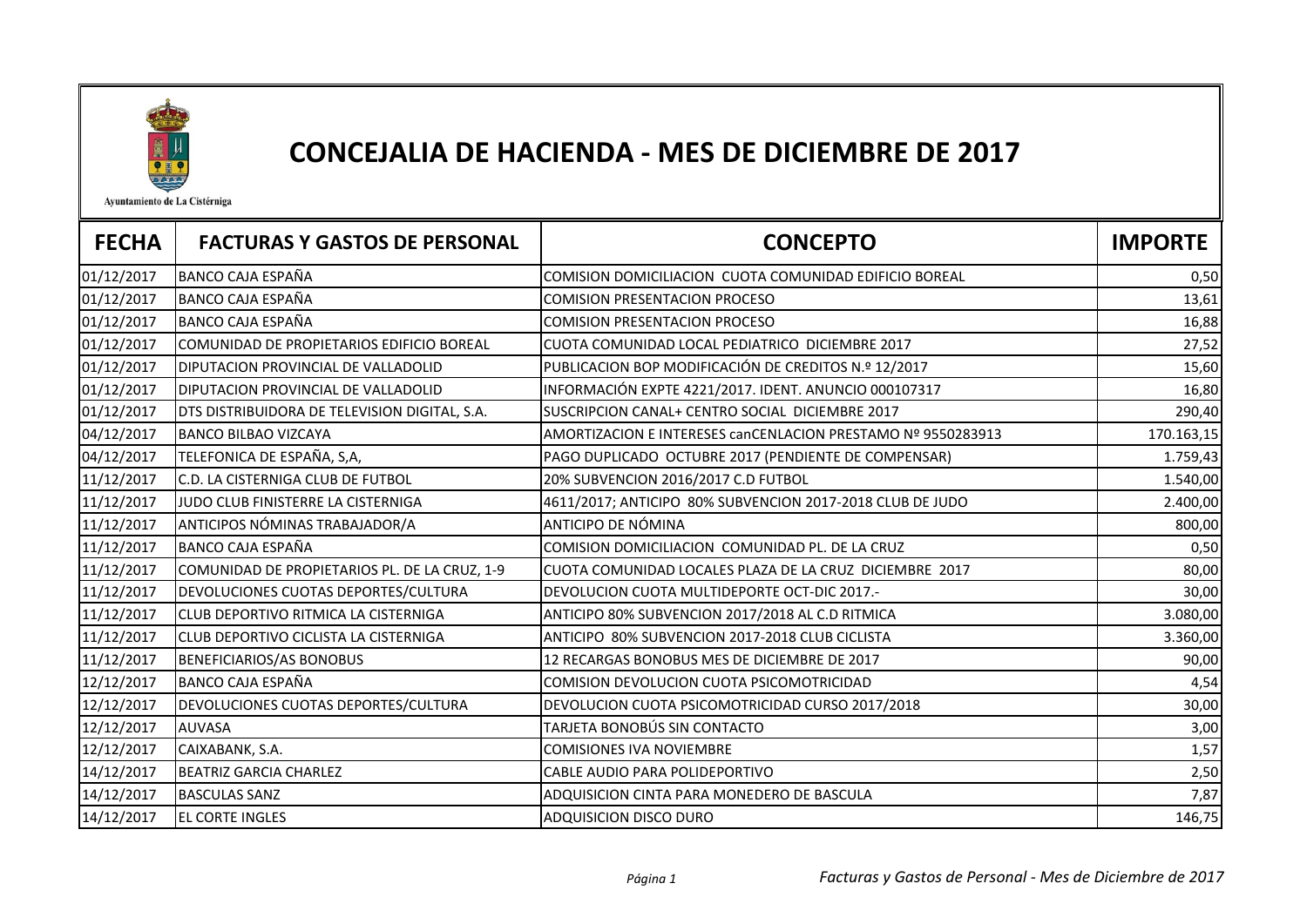| 14/12/2017 | <b>APPLE RIO SHOPPING</b>              | REPARACION TELEFONO MOVIL                                                 | 189,00     |
|------------|----------------------------------------|---------------------------------------------------------------------------|------------|
| 15/12/2017 | <b>BANCO CAJA ESPAÑA</b>               | <b>COMISION PRESENTACION PROCESO</b>                                      | 0,54       |
| 15/12/2017 | NOMINAS E INDEMNIZACIONES CONCEJALES   | ASISTENCIA A PLENOS Y COMISIONES NOVIEMBRE 2017                           | 1.152,48   |
| 15/12/2017 | <b>NOMINAS LABORALES</b>               | NOMINA NOVIEMBRE NUEVO PERSONAL CONTRATADO                                | 289,72     |
| 15/12/2017 | NOMINAS CONCEJALES Y ALCALDE           | PAGA EXTRA CONCEJALES Y ALCALDE                                           | 3.909,05   |
| 15/12/2017 | NOMINAS FUNCIONARIOS                   | PAGA EXTRA DE DICIEMBRE FUNCIONARIOS                                      | 22.872,83  |
| 15/12/2017 | NOMINAS LABORALES                      | PAGA EXTRA DICIEMBRE LABORALES                                            | 76.660,21  |
| 17/12/2017 | BANCO CAJA ESPAÑA                      | COMISION DE MANTENIMIENTO CUENTA CORRIENTE                                | 6,00       |
| 18/12/2017 | <b>BANCO BILBAO VIZCAYA</b>            | COMISIONES DE ADMINISTRACION Y MANTENIMIENTO CUENTA                       | 105,60     |
| 19/12/2017 | <b>BANCO CAJA ESPAÑA</b>               | CANCELACION OPERACION DE TESORERIA                                        | 25.000,00  |
| 19/12/2017 | BANCO CAJA ESPAÑA                      | CANCELACION OPERACION DE TESORERIA                                        | 75.000,00  |
| 19/12/2017 | BANCO CAJA ESPAÑA                      | CANCELACION OPERACIÓN DE TESORERIA                                        | 150.000,00 |
| 19/12/2017 | BANCO CAJA ESPAÑA                      | INTERESES OPERACION DE TESORERIA                                          | 67,91      |
| 19/12/2017 | <b>GRUPO ITELEVESA</b>                 | ITV VA2458AF                                                              | 64,86      |
| 20/12/2017 | TELEFONICA DE ESPAÑA, S,A,             | FACTURACION TELEFONICA MES DE OCTUBRE DE 2017                             | 148,10     |
| 20/12/2017 | TELEFONICA DE ESPAÑA, S,A,             | FACTURACION CONCERTADA TELEFONIA FIJA EMPRESAS.                           | 1.611,33   |
| 21/12/2017 | GAS NATURAL SERVICIOS SDG, S.A.        | SUMINISTRO GAS NATURAL COLEGIO JOAQUIN DIAZ DEL 23.08 AL 19.09.17         | 90,19      |
| 21/12/2017 | GAS NATURAL SERVICIOS SDG, S.A.        | GAS NATURAL VIVIENDA CLL PINODUERO N.º 4 - 2º A DEL 4.08 AL 03.10.17      | 60,91      |
| 21/12/2017 | GAS NATURAL S.U.R. SDG, S.A.           | GAS NATURAL VIVIENDA CLL PINODUERO N.º 4 - 1ºA DEL 4.08 AL 03.10.17       | 50,86      |
| 21/12/2017 | M. DEL CARMEN DIAZ SILVA               | SUMIN. DE FERRETERIA PARA TRABAJOS VARIOS Y COPIAS LLAVES                 | 52,39      |
| 21/12/2017 | EGES-BPM, S.L.                         | EXPEDIENTE SANCIONADOR DEL 1 AL 31 DE OCTUBRE 2017                        | 1.300,15   |
| 21/12/2017 | <b>ANDRES Y CRESPO ARQUITECTOS SLP</b> | DIRECCION FACULTATIVA ELIMINACION DE HUMEDADES GUARDERIA                  | 847,00     |
| 21/12/2017 | GENERAL DRIVER MOTOR, S.L.             | ASISTENCIA TECNICA PARA PARAMETRIZAR VARIADOR                             | 182,38     |
| 21/12/2017 | GARCIA CARRERA FELIX(PELICANO)         | SUMINISTROS DE FERRETERIA PARA TRABAJOS VARIOS                            | 916,58     |
| 21/12/2017 | AGRIMENSURA K-XXI SLP                  | HONORARIOS Y GASTOS POR TRABAJOS EN FINCA N.º 6 POLIGONO 3 (EXPROPIACION) | 726,00     |
| 21/12/2017 | TELEFONICA DE ESPAÑA, S,A,             | FACTURACION TELEFONIA FIJA NOVIEMBRE 2017                                 | 1.602,74   |
| 21/12/2017 | CONSTRUCCIONES Y CONTRATAS, S.A.       | MANTEN. RED DE SANEAMIENTO NOVIEMBRE 2017                                 | 420,55     |
| 21/12/2017 | EXCLUSIVAS MAOR, S.L.                  | REPARACION MOTOSIERRA Y SUMINISTROS JARDINEROS                            | 104,19     |
| 21/12/2017 | MATA DIGITAL, S.L.                     | DISEÑO E IMPRESION DE 250 DIPTICOS EXP. BLANCA SILVA NOZAL                | 155,00     |
| 21/12/2017 | CADIELSA, S.L.                         | SUMINISTROS VARIOS PARA MANTENIMIENTO ALUMBRADO PUBLICO                   | 139,76     |
| 21/12/2017 | <b>SCHINDLER</b>                       | MANTENIMIENTO ASCENSOR CASA DE CULTURA NOVIEMBRE2017                      | 236,85     |
| 21/12/2017 | TELEFONICA MOVILES ESPAÑA, S.A.        | FACTURACION TELEFONA MOVIL FUSION EMPRESAS                                | 353,63     |
| 21/12/2017 | SEXMO DE OVILO, S.L.                   | PUBLICIDAD CAMPAÑA GALA FLAMENCA 2017 LO FERRO                            | 145,20     |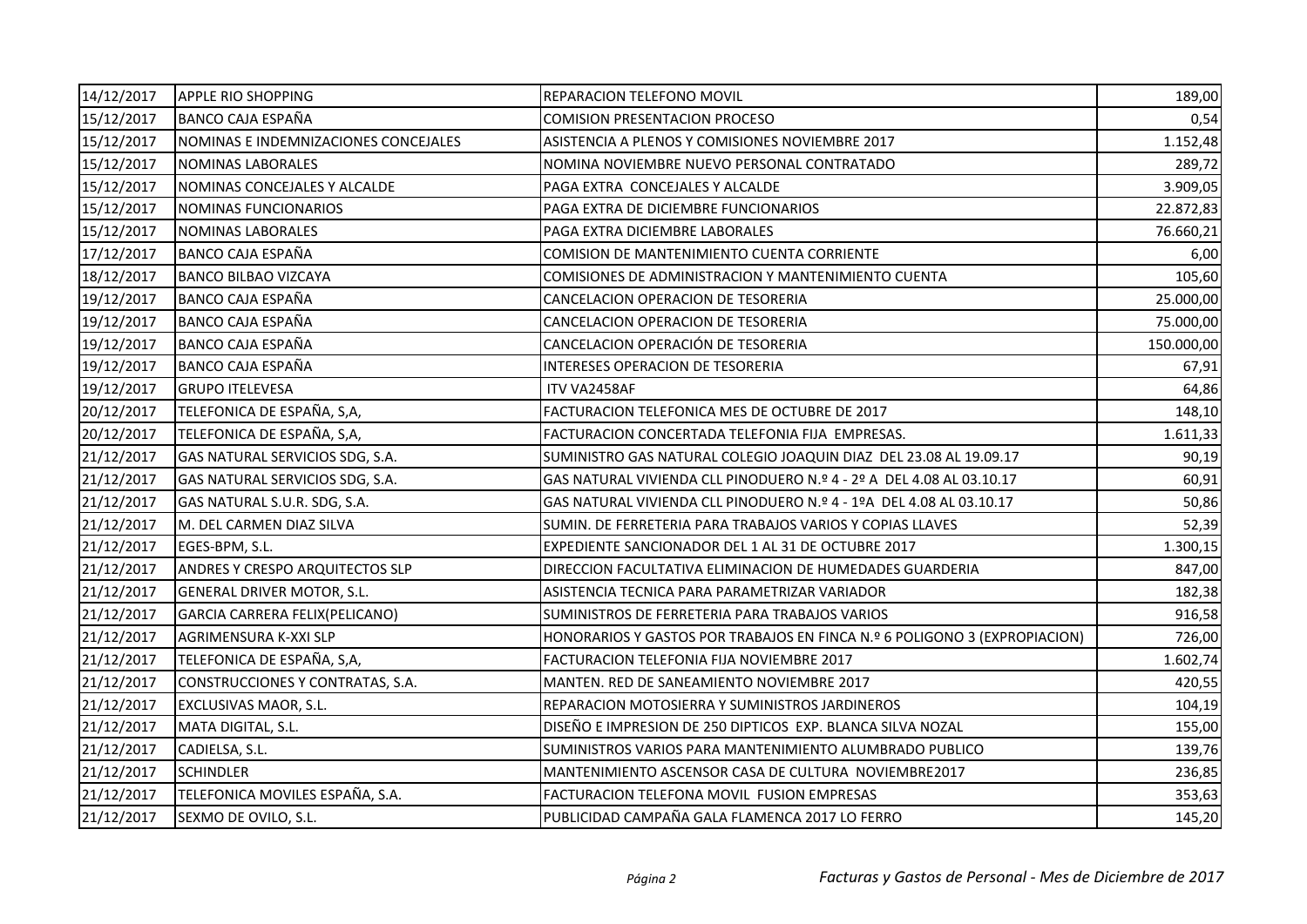| 21/12/2017 | FLUME, S.L.                                                                                     | SUMINISTRO JUNTAS PARA CONTADORES                                       | 50,92     |
|------------|-------------------------------------------------------------------------------------------------|-------------------------------------------------------------------------|-----------|
| 21/12/2017 | <b>ANGEL APARICIO TARRADO</b>                                                                   | REPARACION DE HUMEDADES EN LA GUARDERÍA                                 | 20.540,42 |
| 21/12/2017 | <b>ALCASA</b>                                                                                   | SUMINISTROS VARIOS PARA TRABAJOS DE FONTANERIA                          | 147,06    |
| 21/12/2017 | SOCIEDAD ESTATAL DE CORREOS Y TELEGRAFOS, S.A.                                                  | FACTURACION SERVICIO DE CORREOS MES DE NOVIEMBRE DE 2017                | 1.160,23  |
| 21/12/2017 | BELEN RIVAS MERINO                                                                              | INCINERACION COLECTIVA Y PORTES RECOGIDA NOVIEMBRE                      | 40,70     |
| 21/12/2017 | EUROPAC RECICLA S.A.U.                                                                          | ALQUILER CONTENEDOR ESCOMBROS POLIGONO Y HUERTO ecolg.                  | 157,96    |
| 21/12/2017 | SUMINISTROS INDUSTRIALES VALLADOLID, S.L.                                                       | <b>SUMINISTROS PARA TRABAJOS VARIOS</b>                                 | 385,99    |
| 21/12/2017 | BENILDE APARICIO SAN JUAN                                                                       | SUMINISTROS DE FERRETERIA PARA TRABAJOS VARIOS                          | 38,15     |
| 21/12/2017 | GENERAL DRIVER MOTOR, S.L.                                                                      | MOTOR PARA GRUPO DE PRESION POLIGONO INDUSTRIAL LA MORA                 | 938,96    |
| 21/12/2017 | BELEN RIVAS MERINO                                                                              | <b>INCINERACION COLECTIVA</b>                                           | 40,70     |
| 21/12/2017 | <b>AGRIMENSURA K-XXI SLP</b>                                                                    | GESTIONES EN RELACION AL TRAMO DEL LIMITE ENTRE LA CISTERNIGA Y LAGUNA  | 121,00    |
| 21/12/2017 | COMERCIAL DE FUNDICION VALLISOLETANA                                                            | MATERIALES PARA REPARACION DE FUGA EN C/ GAVILLA Y ROBO EN C/ MARGARITA | 293,98    |
| 21/12/2017 | TECNICAS DE AHORRO ENERGETICO, S.L.                                                             | MANTENIMIENTO CALEFACCION, ACS Y CLIMATIZACION VARIOS EDIDFICIOS        | 726,00    |
| 21/12/2017 | TELEFONICA MOVILES ESPAÑA, S.A.                                                                 | TELEFONÍA MÓVIL CTO. NEGOCIOS PRIODO DE 18.10 AL 17.11.17OVIEMBRE.      | 350,36    |
| 21/12/2017 | MT SERVICIOS EDUCATIVOS, S.L.                                                                   | PRÁCTICA DEPORTIVA MES DE OCTUBRE                                       | 779,61    |
| 21/12/2017 | GENERAL DRIVER MOTOR, S.L.                                                                      | COMPRA DE EQUIPO PARA BOMBA DEPURADORA POLÍGONO                         | 770,77    |
| 21/12/2017 | ESAFERAL S.L.U.                                                                                 | <b>SUMINISTRO DE PELLET</b>                                             | 3.792,36  |
| 21/12/2017 | ROSARIO SAN JOSE FERNANDEZ                                                                      | ARCHIVADORES (100 UNIDADES)                                             | 80,00     |
| 21/12/2017 | RECICLA 2 RECOGIDA Y GESTION S.L.                                                               | GESTION DE RESIDUOS PUNTO LIMPIO.                                       | 74,03     |
| 21/12/2017 | COMERCIAL DE FUNDICION VALLISOLETANA                                                            | SUMINISTROS MATERIALES PARA REPARACION FUEGA EN C/ CHOPAS, 6            | 136,54    |
| 21/12/2017 | SEGURIDAD INDUSTRIAL, MEDIO AMBIENTE Y CALIDAD, SINSPECCION PERIODICA ASCENSOR CASA DE CULTURA. |                                                                         | 58,45     |
| 21/12/2017 | CERAMICA ZARATAN S.A.                                                                           | RECEPCION DE RESIDUOS BIODEGRADABLES LIMPIOS.                           | 88,55     |
| 21/12/2017 | CERAMICA ZARATAN S.A.                                                                           | RECEPCION RESIDUOS BIODEGRADABLES LIMPIOS.                              | 82,50     |
| 21/12/2017 | RICARDO ALONSO MUÑOZ                                                                            | COMPRA DE BALDOSA NEGRA.                                                | 5,14      |
| 21/12/2017 | <b>BEATRIZ GARCIA CHARLEZ</b>                                                                   | ASESORAMIENTO Y FORMACION CURSO BASICO MES DE NOVIEMBRE.                | 600,00    |
| 21/12/2017 | TELEFONICA DE ESPAÑA, S,A,                                                                      | FACTURACION CONCERTADA VARIABLE CONCERTADA EMPRESAS                     | 147,74    |
| 21/12/2017 | MT SERVICIOS EDUCATIVOS, S.L.                                                                   | PRACTICA DEPORTIVA MES DE NOVIEMBRE.                                    | 969,10    |
| 21/12/2017 | PASCUAL ARRANZ G., S.L. OLIVETTI                                                                | COPIAS EN DISTINTOS EDIFICIOS PÚBLICOS.                                 | 352,44    |
| 21/12/2017 | <b>SCHINDLER</b>                                                                                | MANTENIMIENTO ASCENSOR CENTRO SIOCIAL POLIVALENTE.                      | 72,65     |
| 21/12/2017 | CEPSA CARD, S.A.                                                                                | USAO TARJETA CEPSA CARD NOVIEMBRE.                                      | 235,29    |
| 21/12/2017 | <b>AUVASA</b>                                                                                   | SUBVENCION A LA EXPLOTACIÓN DICIEMBRE 2017                              | 21.213,21 |
| 21/12/2017 | MEGADIVER SCIOEDUCATIVA, S.L.                                                                   | GESTIÓN DE LA ESCUELA INFANTIL MUNICIPAL MES DE NOVIEMBRE               | 4.577,60  |
| 21/12/2017 | <b>MESA FLORIAN YERAL</b>                                                                       | COSTO SUBVENCIÓN CLASES ZUMBA TRABAJADORES/AS S/CONVENIO                | 42,40     |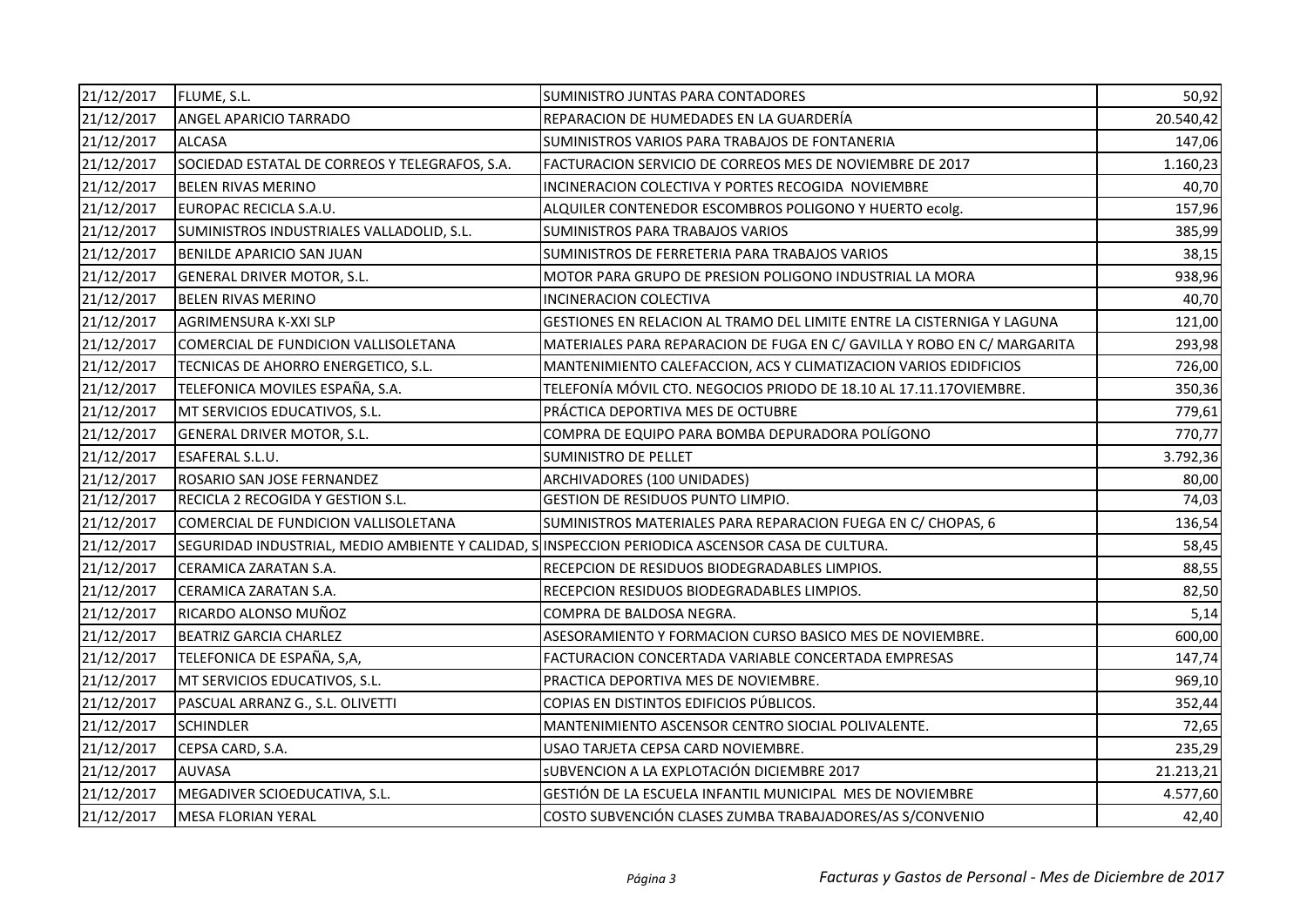| 21/12/2017 | GAS NATURAL S.U.R. SDG, S.A.                 | SUMINISTRO DE GAS CASA DE LAS ARTES DE 5 /8 AL 3/10.17           | 23,16     |
|------------|----------------------------------------------|------------------------------------------------------------------|-----------|
| 21/12/2017 | GAS NATURAL S.U.R. SDG, S.A.                 | GAS NATURAL TEATRO LA NAVE DE 5/8 A 3/10.17                      | 23,16     |
| 21/12/2017 | GAS NATURAL S.U.R. SDG, S.A.                 | SUMINSITRO DE GAS NATURAL DE 4/8 A 3/10.17 - PIJ                 | 23,92     |
| 21/12/2017 | GAS NATURAL SERVICIOS SDG, S.A.              | GAS NATURAL DE 5/8 A 3/10, VETUARIO TRABAJADORES                 | 25,51     |
| 22/12/2017 | BANCO CAJA ESPAÑA                            | AMORTIZACION PRESTAMO NUMERO 2108-4364-30-0533537912             | 1.377,57  |
| 22/12/2017 | <b>BANCO CAJA ESPAÑA</b>                     | <b>COMISION PRESENTACION PROCESO</b>                             | 0,54      |
| 22/12/2017 | DEVOLUCIÓN DE TASAS E IMPUESTOS.             | DEVOLUCION FINAL IBI URBANA 2012 47053A00400071000RR             | 27,21     |
| 22/12/2017 | AYUNTAMIENTO DE POZUELO DE CALATRAVA         | DEVOLUCION INGRESOS POR MULTA NO CORRESPONDIENTE AL AYTO.        | 450,00    |
| 22/12/2017 | AFAS COLEGIO F. CUADRADO LOMAS               | <b>CONCESION SUBVENCIONES AFAS 2017</b>                          | 2.560,00  |
| 22/12/2017 | AFAS DEL CEIP JOAQUIN DIAZ                   | CONCESION SUBVENCIONES AFAS 2017                                 | 3.690,00  |
| 22/12/2017 | ASOC. JUBILADOS Y PENSIONISTAS SAN ILDEFONSO | SUBVENCION PARA JUBILADOS 2017                                   | 5.000,00  |
| 22/12/2017 | REGULACIÓN TASAS E IMPUESTOS                 | INTERESES DE DEMORA DEVOLUCION IBI URBANA Y RUSTICA              | 24,67     |
| 22/12/2017 | <b>BEATRIZ GARCIA CHARLEZ</b>                | CABLE HDMI PARA AREA DE URBANISMO                                | 6,50      |
| 22/12/2017 | SEMARK, AC GROUP                             | BOLSAS DE BASURA PARA LIMPIEZA DE EDIFICIOS                      | 34,96     |
| 26/12/2017 | REGULARIZACIÓN NÓMINAS                       | NOMINA DE NOVIEMBRE PAGADA DE MENOS                              | 6,25      |
| 26/12/2017 | NOMINAS CONCEJALES Y ALCALDE                 | NOMINAS CONCEJALES Y ALCALDE MES DE DICIEMBRE                    | 3.987,21  |
| 26/12/2017 | NOMINAS FUNCIONARIOS                         | NOMINAS FUNCIONARIOS MES DE DICIEMBRE                            | 24.625,43 |
| 26/12/2017 | NOMINAS LABORALES                            | NOMINAS LABORALES MES DE DICIEMBRE                               | 78.714,36 |
| 26/12/2017 | SEMARK, AC GROUP                             | REFRESCO PARA FIESTAS DE NAVIDAD                                 | 61,38     |
| 26/12/2017 | <b>GRAFICAS HISPANIA</b>                     | PELUCAS Y BARBAS PARA REYES MAGOS                                | 42,89     |
| 26/12/2017 | JOSE RAMON JIMENEZ SAEZ                      | ROSCONES DE NATA PARA CABALGATA                                  | 82,17     |
| 26/12/2017 | <b>ELENA PEREZ FERNANDEZ</b>                 | PARAGUAS Y BOLSAS DE REGALO                                      | 28,20     |
| 26/12/2017 | <b>FRANCISCA RODRIGO MARTIN</b>              | <b>IMPERDIBLES</b>                                               | 6,80      |
| 26/12/2017 | <b>PIROARTE</b>                              | SACOS DE CONFETI                                                 | 50,00     |
| 27/12/2017 | <b>BANCO BILBAO VIZCAYA</b>                  | AMORTIZACION PRESTAMO 00045727346                                | 8.760,56  |
| 27/12/2017 | CURSOS/FORMACIÓN EMPLEADO/A                  | GASTOS DE DESPLAZAMIENTO CURSO NUEVA LEY DE CTOS.                | 46,60     |
| 27/12/2017 | DIPUTACION PROVINCIAL DE VALLADOLID          | PUBLICACION BOP 15/11/2017 LICENCIA AMBIENTAL EXPLOTACION EQUINA | 14,40     |
| 27/12/2017 | CURSOS/FORMACIÓN EMPLEADO/A                  | GASTOS DE DESPLAZAMIENTO CURSO NUEVA LEY DE CTOS.                | 46,60     |
| 27/12/2017 | CAIXABANK, S.A.                              | <b>COMISIONES IVA</b>                                            | 0,97      |
| 27/12/2017 | NOMINAS E INDEMNIZACIONES CONCEJALES         | ASISTENCIAS A PLENOS Y COMISIONES MES DE DICIEMBRE               | 1.152,48  |
| 27/12/2017 | TESORERIA GENERAL DE LA S.S.                 | PAGO EMBARGO DE NOMINA EMPLEADO/A NOVIEMBRE                      | 315,27    |
| 27/12/2017 | TESORERIA GENERAL DE LA S.S.                 | PAGO EMBARGO NOMINA EMPLEADO/A - DICIEMBRE                       | 123,12    |
| 28/12/2017 | <b>BANCO CAJA ESPAÑA</b>                     | COMISION DOMICILIACION CUOTAS SINDICALES                         | 2,50      |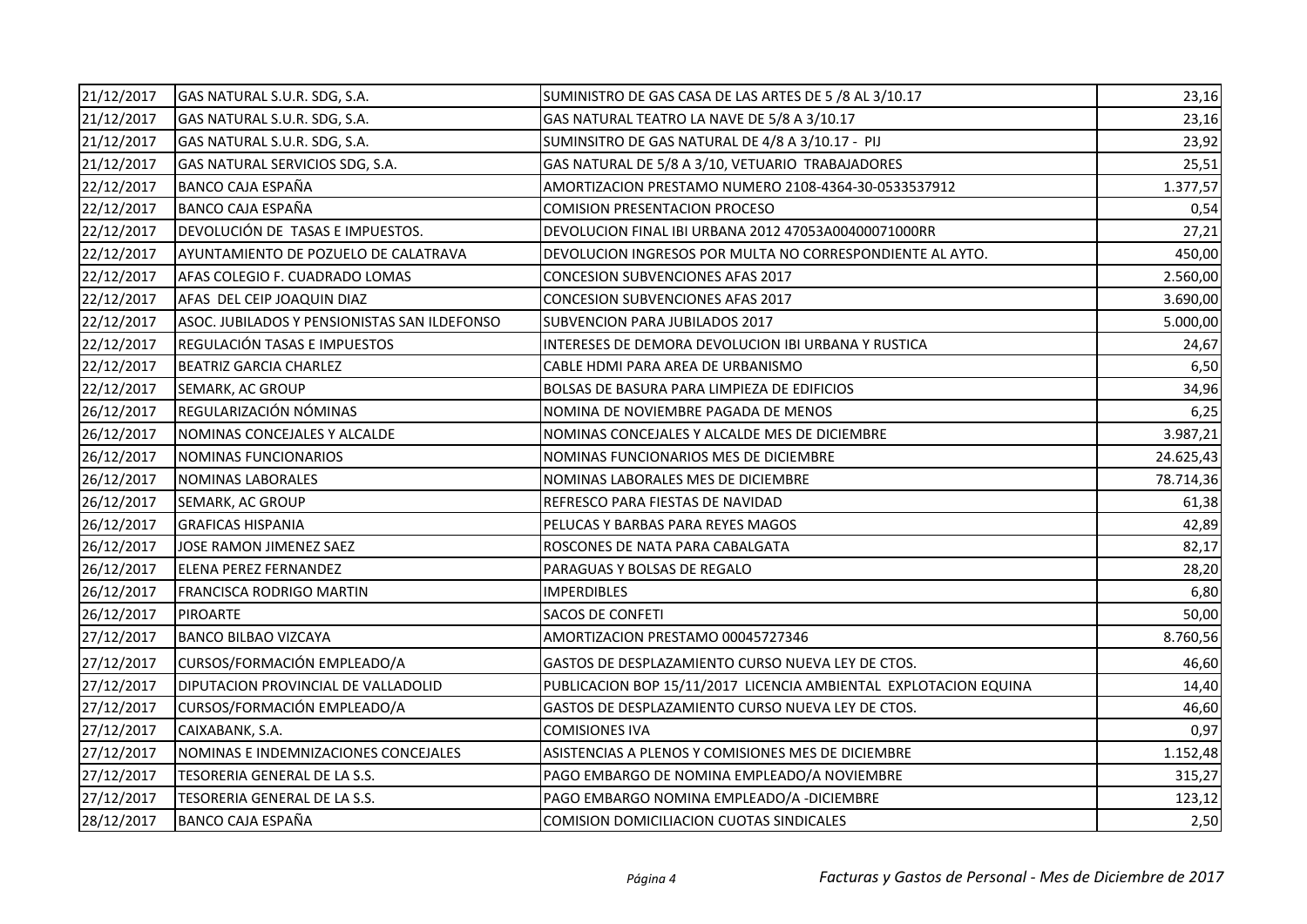| 28/12/2017 | SECCION SINDICAL SEPPME DE VALLADOLID | CUOTA SINDICAL VIGILANTES MUNICIPALES DICIEMBRE                    | 42,00     |
|------------|---------------------------------------|--------------------------------------------------------------------|-----------|
| 29/12/2017 | <b>CESAR RODRIGUEZ DE LA FUENTE</b>   | PINTURA COLEGIO                                                    | 6.669,34  |
| 29/12/2017 | GAS NATURAL SERVICIOS SDG, S.A.       | GAS NATURAL CASA DE CULTURA DEL 20.09 AL 23.10.17                  | 183,92    |
| 29/12/2017 | <b>IBERDROLA CLIENTES S.A.U.</b>      | FACTURACION ELECTRICIDAD VARIOS PUNTOS DE SUMINISTRO               | 27.893,51 |
| 29/12/2017 | TOPTOP TECNICOS EN PROTECCION S.L.    | PROTECTOR ESQUINERA EN PVC PARA POLIDEPORTIVO                      | 395,96    |
| 29/12/2017 | GAS NATURAL SERVICIOS SDG, S.A.       | GAS NATURAL CENTRO DE SALUD DEL 20/09 AL 23/10.17                  | 109,52    |
| 29/12/2017 | GAS NATURAL SERVICIOS SDG, S.A.       | GAS NATURAL FRONTON MUNICIPAL DEL 20/09 AL 23/10.18                | 138,25    |
| 29/12/2017 | GAS NATURAL SERVICIOS SDG, S.A.       | GAS NATURAL VERSTURAIROS CAMPO FUTBOL DEL 20/09 AL 23/10.19        | 183,10    |
| 29/12/2017 | GAS NATURAL S.U.R. SDG, S.A.          | GAS NATURAL CASA CONSISTORIAL DEL 20/09 AL 23/10.20                | 175,85    |
| 29/12/2017 | GAS NATURAL SERVICIOS SDG, S.A.       | GAS NATURAL COLEGIO JOAQUIN DIAZ DEL 24/10 AL 17/11 DE 2017        | 1.945,09  |
| 29/12/2017 | GAS NATURAL SERVICIOS SDG, S.A.       | GAS NATURAL COLEGIO JOAQUIN DIAZ DEL 20/09 AL 23/10.17             | 251,87    |
| 29/12/2017 | NET DESIGN STUDIO, S.L.               | ALOJAMIETNO PLAN CORREO, RENOVACIÓN DOMINIO PLAN ANTIVIRUS         | 269,83    |
| 29/12/2017 | VALLADOLID TURBO, S.L.                | REPARACION MOTO PIAGGIO VIGILANTES MUNICIPALES                     | 285,27    |
| 29/12/2017 | TELEFONICA DE ESPAÑA, S.A.U           | <b>SUMINISTRO CPU Y MONITOR</b>                                    | 1.909,63  |
| 29/12/2017 | INTERCLYM, S.A.                       | SUMINISTRO PRODUCTOS PARA SERVICIO DE LIMPIEZA                     | 819,63    |
| 29/12/2017 | BENILDE APARICIO SAN JUAN             | SUMINISTROS DE FERRETERIA PARA POLIDEPORTVIO Y OTROS               | 45,05     |
| 29/12/2017 | AUTO-REPUESTOS BARAJAS, S.L.          | SUMINISTROS PARA MANTENIMIENTO ELEMENTOS DE TRANSPORTE             | 190,01    |
| 29/12/2017 | CADIELSA, S.L.                        | SUMINISTRO MATERIAL ELECTRICO PARA TRABAJOS VARIOS                 | 434,78    |
| 29/12/2017 | <b>ALCASA</b>                         | SUMINISTROS DE FONTANERIA PARA TRABAJOS VARIOS                     | 23,64     |
| 29/12/2017 | EGES-BPM, S.L.                        | EXPEDIENTE SANCIONADOR DEL 1 AL 30 DE NOVIEMBRE DE 2017            | 1.939,63  |
| 29/12/2017 | RICARDO ALONSO MUÑOZ                  | SUMINISTRO MATERIALES DE CONSTRUCCION                              | 301,14    |
| 29/12/2017 | <b>BLAPE RENTA, S.L.</b>              | ALQUILER BRAZO TELESCOPICO PARA COLOCACIÓN DE ILUMINACIÓN NAVIDEÑÁ | 640,21    |
| 29/12/2017 | <b>FIERECILLAS S.L.</b>               | CONTROL COLONIA DE GATOS                                           | 481,30    |
| 29/12/2017 | FRANYAL, S.L.                         | MANTENIMIENTO SECTOR 3 Y 4 CORRESPONDIENTE A NOVIEMBRE             | 2.096,93  |
| 29/12/2017 | A. BASCULAS A. SANZ, S.A.             | REPARACION BASCULA CON SUSTITUCION DE IMPRESORA                    | 304,88    |
| 29/12/2017 | CONSTRUCCIONES Y CONTRATAS, S.A.      | MANTENIMIENTO RED DE SANEAMIENTO DICIEMBRE 2017                    | 420,55    |
| 29/12/2017 | ROALSANZ, S.L.L.                      | DESBROCE Y ALLANADO PARCELA DE PZ. DEL OLIVO (P.I. LA MORA)        | 641,30    |
| 29/12/2017 | VESTUARIO PROFESIONAL WORK MEN S.L.L. | SUMINISTRO VESTUARIO PARA TRABAJADORES                             | 726,48    |
| 29/12/2017 | ANA GONZALEZ MIGUEL                   | COSTO SUBVENCIÓN CLASES RESTAURACION TRABAJADORES/AS S/CONVENIO    | 90,00     |
| 29/12/2017 | EVANGELINA VALDESPINO HERRERO         | TALLERES NAVIDEÑOS LIBERA TEATRO                                   | 435,60    |
| 29/12/2017 | <b>FUNDACION PERSONAS</b>             | SUMINISTRO POSTALES DE NAVIDAD                                     | 68,97     |
| 29/12/2017 | FRANYAL, S.L.                         | MANTENIMIENTO SECTOR 3 Y 4 MES DE DICIEMBRE                        | 2.096,93  |
| 29/12/2017 | VERTICAL PUBLICITARIA S.L.U.          | EDICION, REALIZACION Y DESARROLLO VIDEOGRAFICO DEL MUNICIPIO       | 1.875,50  |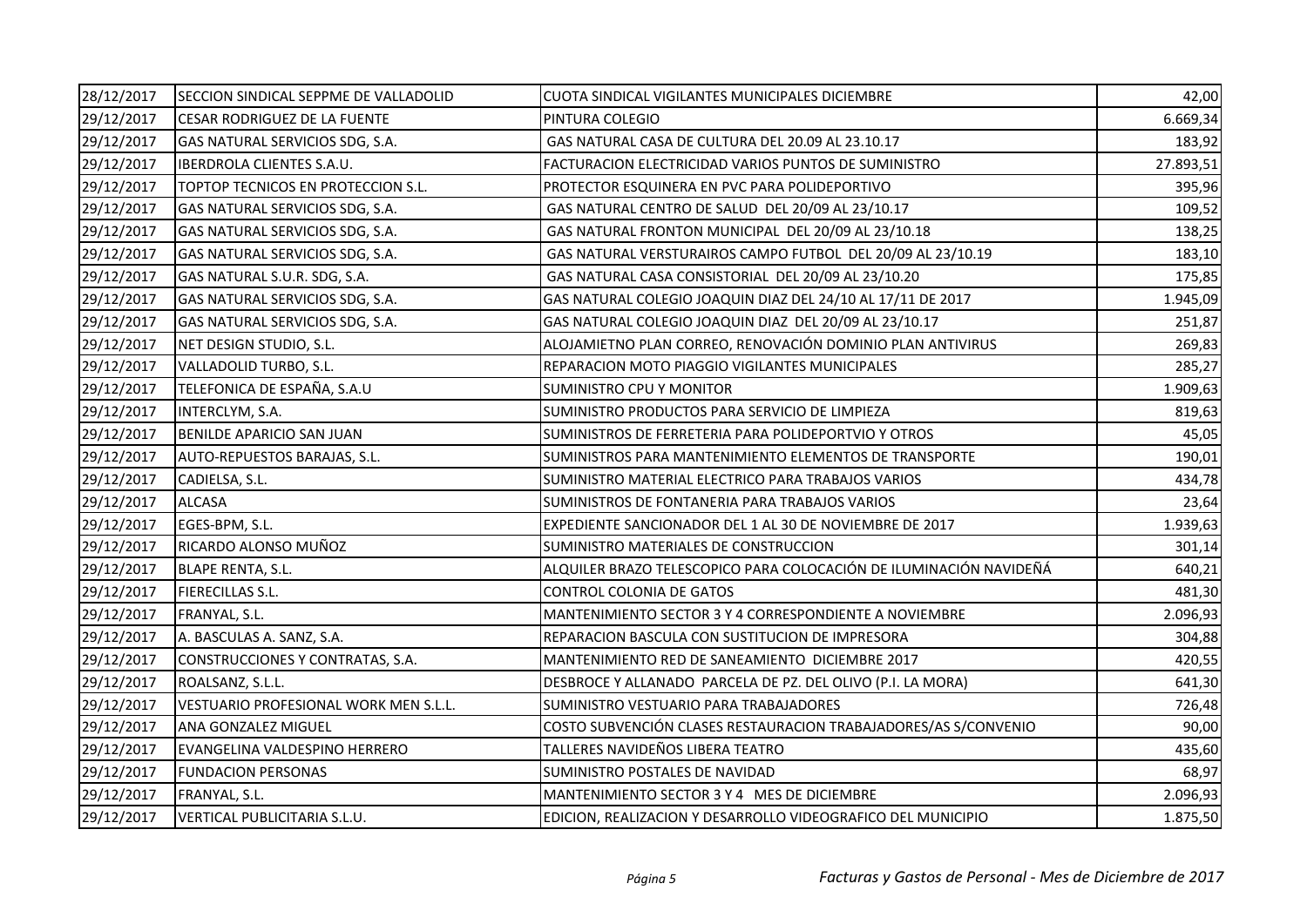| 29/12/2017 | SEGURIDAD IND., MEDIO AMBIENTE Y CALIDAD, S.L. | INSPECCION DE ASCENSORES CASA CONSISTORIAL (FRA. D0147/17006240/17 ) / TASAS  | 58,45     |
|------------|------------------------------------------------|-------------------------------------------------------------------------------|-----------|
| 29/12/2017 | SEGURIDAD IND., MEDIO AMBIENTE Y CALIDAD, S.L. | INSPECCION INSTALACIONES ELECTRICAS BAJA TENSION EN VARIOS EDIFICIOS MUNICIP. | 1.829,22  |
| 29/12/2017 | INTERCLYM, S.A.                                | SUMINISTRO PRODUCTOS DE LIMPIEZA                                              | 926,98    |
| 29/12/2017 | <b>SCHINDLER</b>                               | MANTENIMIENTO ASCENSOR CENTRO SOCIALDICIEMBRE 2017                            | 72,65     |
| 29/12/2017 | AULOCE, S.A.                                   | SUSCRIPCION MANTENIMIENTO GESTIONA HASTA 15/03/17                             | 9.643,10  |
| 29/12/2017 | TECNICOSA VALLADOLID, S.L.                     | ARRANQUE REVERSIBLE PARA LA HORMIGONERA DE OBRAS                              | 135,21    |
| 29/12/2017 | ESAFERAL S.L.U.                                | SUMINISTRO PELLET DE MADERA COLEGIO F. CUADRADO LOMAS                         | 3.867,06  |
| 29/12/2017 | DISCOMTES VALLADOLID, S.L.                     | GASOLEO AUTOMOCION ADITIVADO PARA PARQUE MOVIL                                | 1.040,60  |
| 29/12/2017 | <b>ESPECTACULOS DUERO S.L.</b>                 | MESA DE ILUMINACION PARA TEATRO                                               | 1.610,51  |
| 29/12/2017 | TECNICAS DE AHORRO ENERGETICO, S.L.            | SUMINISTRO E INSTALACION 4 RADIADORES COLEGIO F. C. LOMAS                     | 1.718,20  |
| 29/12/2017 | LA LETRA i ACTIVIDADES CULTURALES, S.L.        | PREPARACION GUIA EDUCATIVA LA CISTERNIGA                                      | 1.200,00  |
| 29/12/2017 | LA LETRA i ACTIVIDADES CULTURALES, S.L.        | SERVICIOS CENTRO JOVEN NOVIEMBRE DE 2017                                      | 477,01    |
| 29/12/2017 | LA LETRA i ACTIVIDADES CULTURALES, S.L.        | SERVICIOS CENTRO JOVEN NOVIEMBRE DE 2017                                      | 795,01    |
| 29/12/2017 | LA LETRA i ACTIVIDADES CULTURALES, S.L.        | SERVICIOS DE ATENCION CENTRO JOVEN OCTUBRE                                    | 318,00    |
| 29/12/2017 | IPLAY URBAN DESIGN, S.L.                       | <b>SUMINISTRO SKATE PARK</b>                                                  | 21.126,60 |
| 29/12/2017 | INSTITUT VALENCIA DE FINANCES                  | TARJETA CERT. EMPLEADO PUBLICO, GASTOS DE ENVIO Y MANIPULACIÓN                | 31,96     |
| 29/12/2017 | <b>GRUPO AMARTE CREATIVAS S.L.L.</b>           | SONORIZACION MUSYDANZA DIA 27 DE JUNIO DE 2017                                | 440,00    |
| 29/12/2017 | ASTURIANA DE AUTOMOVILES Y REPUESTOS S.A       | ADQUISICIÓN VEHÍCULO CANTER-3S13/2800                                         | 26.620,00 |
| 29/12/2017 | LA LETRA i ACTIVIDADES CULTURALES, S.L.        | SERVICIOS CENTRO JOVEN 31 DE OCTUBRE                                          | 482,79    |
| 29/12/2017 | QUIMICOS LOS ABUELOS, S.L.                     | HIPOCLORITO SODICO PARA CLORACION DE AGUA                                     | 680,63    |
| 29/12/2017 | M. DEL CARMEN DIAZ SILVA                       | VARIOS SUMINSITROS SERVICIOS.                                                 | 42,17     |
| 29/12/2017 | DECORACION MORALES HOGAR S.L.                  | ENRROLLABES OSCURANTES SALAS Y BIBLIOTECA CASA DE LA CULTURA                  | 2.065,89  |
| 29/12/2017 | JAVIER ANDRES IZQUIERDO                        | PARQUE ACUATICO FIESTAS.                                                      | 1.815,00  |
| 29/12/2017 | <b>BLAPE RENTA, S.L.</b>                       | VALLAS PARA LA CARRERA DEL PAVO 2017                                          | 254,10    |
| 29/12/2017 | <b>BELEN RIVAS MERINO</b>                      | INCINERACIÓN COLECTIVA.                                                       | 40,70     |
| 29/12/2017 | MARIA BEL GALACHE ANTOLIN                      | VESTUARIO VARIO SERVICIO DE LIMPIEZA                                          | 727,13    |
| 29/12/2017 | TRAZADOS VIALES S.L.                           | SUMINISTRO CONO Y SEÑAL.                                                      | 703,49    |
| 29/12/2017 | AUTO-REPUESTOS BARAJAS, S.L.                   | BATERIA 9769HST, LAVAPARABRISAS Y LÁMPARA (VA-7279-X)                         | 98,78     |
| 29/12/2017 | ARTES GRAFICAS ANGELMA, S.A.                   | REVISTAS.                                                                     | 2.000,00  |
| 29/12/2017 | MANCOMUNIDAD PINODUERO                         | <b>CUOTA RECOGIDA BASURAS MES DE DICIMEBRE</b>                                | 19.695,00 |
| 29/12/2017 | VALLADOLID TURBO, S.L.                         | REPARACION CAMARA RUEDA VEHICULO 8234FGV                                      | 27,67     |
| 29/12/2017 | TECNICAS DE AHORRO ENERGETICO, S.L.            | REPARACIONES EN CAMPO DE FÚTBOL Y POLIDEPORTIVO                               | 755,28    |
| 29/12/2017 | JORGE MANUEL DEL RIO GOMEZ                     | PERSIANA DE ALUMINIO CENTRO POLIVALENTE.                                      | 150,00    |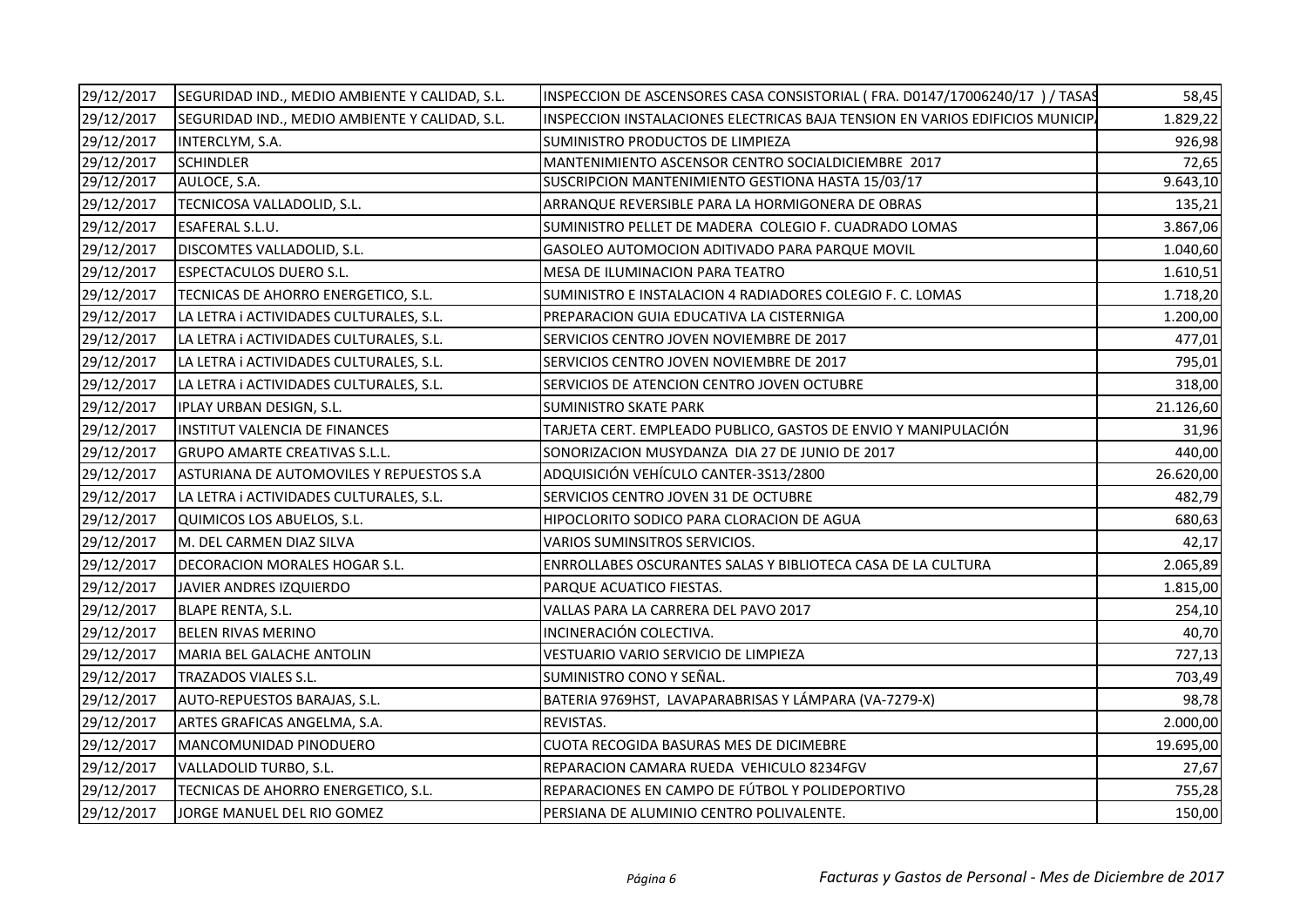| 29/12/2017 | INTERCLYM, S.A.                           | 10 BOLSAS 85x105 NEGRA AKUA.                                                                                      | 276,61    |
|------------|-------------------------------------------|-------------------------------------------------------------------------------------------------------------------|-----------|
| 29/12/2017 | DISCOMTES VALLADOLID, S.L.                | 1 M3 SUMINISTRO EL 11/12/2017-COLEGIO F.C. LOMAS.                                                                 | 701,80    |
| 29/12/2017 | CADIELSA, S.L.                            | SUMINISTROS ALUMBRADO PUBLICO Y NAVIDEÑA.                                                                         | 392,98    |
| 29/12/2017 | SUMINISTROS INDUSTRIALES VALLADOLID, S.L. | SUMINISTROS VARIOS PARA SERVICIOS.                                                                                | 48,57     |
| 29/12/2017 | WORK-MEN C.B.                             | EVSTUARIO VARIO PARA OPERARIOS.                                                                                   | 207,56    |
| 29/12/2017 | LUIS JOAQUIN MUÑOZ MARINERO               | SERVICIO PREVENTIVO AMBULANCIA CARRERA DEL PAVO 2017                                                              | 250,00    |
| 29/12/2017 | <b>BEATRIZ GARCIA CHARLEZ</b>             | ASESORAMIENTO Y FORMACION CURSO NOVIEMBRE.                                                                        | 600,00    |
| 29/12/2017 | COMERCIAL DE FUNDICION VALLISOLETANA      | CONTADOR, RACOR Y REGISTRO CONTADORES AVERIADOS.                                                                  | 397,28    |
| 29/12/2017 | RECACOR, S.A.                             | MANTENIMIENTO RUEDAS VEHICULO 8527BNB                                                                             | 501,01    |
| 29/12/2017 | GARCIA CARRERA FELIX(PELICANO)            | SUMINISTROS VARIOS PARA SERVICIOS, JARDINES Y LIMPIEZA.                                                           | 212,94    |
| 29/12/2017 | ANA GONZALEZ MIGUEL                       | COSTO SUBVENCIÓN CLASES RESTAURACION TRABAJADORES/AS S/CONVENIO                                                   | 90,00     |
| 29/12/2017 | EVANGELINA VALDESPINO HERRERO             | ESPECTÁCULO NAVIDEÑO BEBES 2017 ""VERDE QUE TE QUIERO VERDE"".                                                    | 665,50    |
| 29/12/2017 | TECNICAS DE AHORRO ENERGETICO, S.L.       | MANTENIMIENTO MES DICIEMBRE CALEFACCIÓN Y ACS.                                                                    | 726,00    |
| 29/12/2017 | CERCAOLID, S.L.                           | REPARACIÓN VALLADO CAMPOS COLEGIO.                                                                                | 2.305,47  |
| 29/12/2017 |                                           | SEGURIDAD INDUSTRIAL, MEDIO AMBIENTE Y CALIDAD, SINSPECCION DE ASCENSORES (FRA. D0147/17005544/17)                | 58,45     |
| 29/12/2017 |                                           | SEGURIDAD INDUSTRIAL, MEDIO AMBIENTE Y CALIDAD, SINSPECCION PERIODICA CENTRO DE JUBILADOS (FRA D0147/17006248/17) | 215,75    |
| 29/12/2017 | IMPORTACIONES TOPASA, SL                  | <b>COPA IMPRESION</b>                                                                                             | 90,45     |
| 29/12/2017 | HIJO DE CIRIACO SANCHEZ, S.A.             | BARRAS PARA EL FELIZ NAVIDAD.                                                                                     | 12,14     |
| 29/12/2017 | <b>SCHINDLER</b>                          | MANTENIMIENTO ASCENSORES CASA DE CULTURA DE LA CISTERNIGA                                                         | 236,85    |
| 29/12/2017 | CARPINTERIA J. TORICES, S.L.              | CAMBIO DE VIGAS MADERA EN POLIDEPORTIVO                                                                           | 2.371,60  |
| 29/12/2017 | DISCOMTES VALLADOLID, S.L.                | SUMINISTRO COMBUSTIBLE-21/12/2017-C.S. POLIVALENTE                                                                | 922,87    |
| 29/12/2017 | LA LETRA i ACTIVIDADES CULTURALES, S.L.   | SERVICIOS CULTURALES 27 EN 23 DE DICIEMBRE                                                                        | 112,12    |
| 29/12/2017 | AGUA DE VALLADOLID EPEL                   | CONSUMO AGUA EN ALTA PERIODO NOVIEMBRE                                                                            | 22.758,77 |
| 29/12/2017 | LA LETRA i ACTIVIDADES CULTURALES, S.L.   | SERVICIOS CULTURALES 27 EN 23 DE OCTUBRE                                                                          | 160,49    |
| 29/12/2017 | LA LETRA i ACTIVIDADES CULTURALES, S.L.   | SERVICIOS CULTURALES 27 EN 23 DE OCTUBRE.                                                                         | 44,85     |
| 29/12/2017 | ENER CONSULTORES ASESORIA ENERGETICA      | INFORMATIZACION Y PROCESOS RECIBOS ENERGIA ELECTRICA AUDITORIA 2017                                               | 1.210,00  |
| 29/12/2017 | SOCIEDAD GENERAL DE AUTORES               | 2 REPRESENTACIONES 17/11/-26/12/2017CONCIERTO-28/12/2017*RETAHILANDO                                              | 498,08    |
| 29/12/2017 | DAVID GONZALEZ BARROSO S.L.U.             | ILUMINACIÓN NAVIDEÑA EN VIA PUBLICA                                                                               | 8.022,30  |
| 29/12/2017 | ANA GONZALEZ MIGUEL                       | COSTO SUBVENCIÓN CLASES RESTAURACION TRABAJADORES/AS S/CONVENIO                                                   | 60,00     |
| 29/12/2017 | MARIANO FELIX MOSTAZA SAAVEDRA            | INSPECCION TECNICA DEL VEHICULO VA7279X                                                                           | 48,59     |
| 29/12/2017 | TESORERIA GENERAL DE LA SEGURIDAD SOCIAL  | SEGUROS SOCIALES MES DE NOVIEMBRE                                                                                 | 47.687,66 |
| 29/12/2017 | TESORERIA GENERAL DE LA SEGURIDAD SOCIAL  | SEGUROS SOCIALES NOVIEMBRE POR CUENTA DE LOS EMPLEADOS PCOS.                                                      | 9.333,16  |
| 30/12/2017 | <b>BANCO CAJA ESPAÑA</b>                  | COMISION COBROS TARJETAS MES DE DICIEMBRE DE 2017                                                                 | 25,45     |